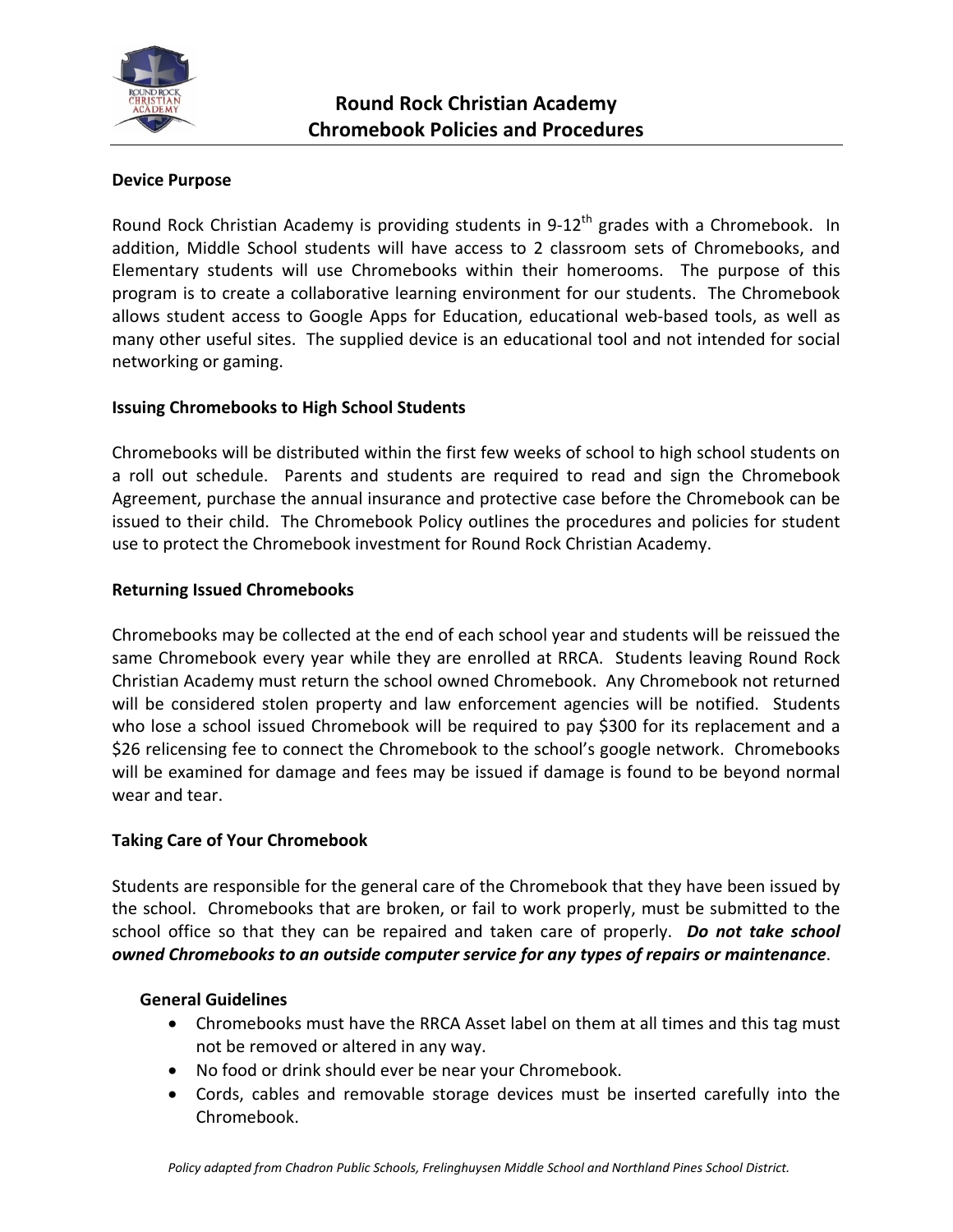- Never transport your Chromebook with the power cord plugged in.
- Students should never carry their Chromebooks while the screen is open.
- Chromebooks must remain free of any writing, drawing, or unapproved stickers.
- Vents CANNOT be covered.
- Chromebooks should never be left in a car or left unsupervised.
- **Students are responsible for bringing completely charged Chromebooks for use each day.**

#### **Carrying Chromebooks**

- Transport Chromebooks with care.
- Chromebook lids should always be closed and tightly secured when moving.
- Never move a Chromebook by lifting from the screen. Always support a Chromebook from its bottom with the lid closed.
- The case is required to be on the Chromebook at all times, especially when transporting the Chromebook to and from school and from classroom to classroom.

#### **Screen Care**

Chromebook screens can be easily damaged! The screens are particularly sensitive to damage from excessive pressure on the screen.

- Do not lean or put pressure on the top of the Chromebook when it is closed.
- Do not store the Chromebook with the screen in open position.
- Do not place anything near the Chromebook that could put pressure on the screen.
- Do not place anything on the keyboard before closing the lid. (pens, pencils, papers)
- Do not poke the screen with anything that will mark or scratch the screen surface.
- Do not place the device near magnets or anything with a high electric current.
- Dust the screen with a soft, dry microfiber cloth or anti-static cloth. If a more thorough cleaning is required, use a clean, water dampened microfiber cloth. Do not use any type of cleaning solvent on your Chromebook.

## **Using Your Chromebook at School**

- Chromebooks are intended for use at school each day.
- Students must be responsible to bring their Chromebook to all classes, unless specifically advised not to do so by their class teacher.
- Students must adhere to teacher expectations and rules for Chromebook use in the classroom.

## **Chromebooks Left at Home**

- If students leave their Chromebook at home, they will be allowed to call their parent/guardian to bring it to school. This should occur before the school day starts, between classes or at lunch time to reduce distractions during the school day.
- Students who do not have their Chromebook at school must comply with teacherspecific procedures for completion of assignments.
- Repeat violations of this policy could result in disciplinary action.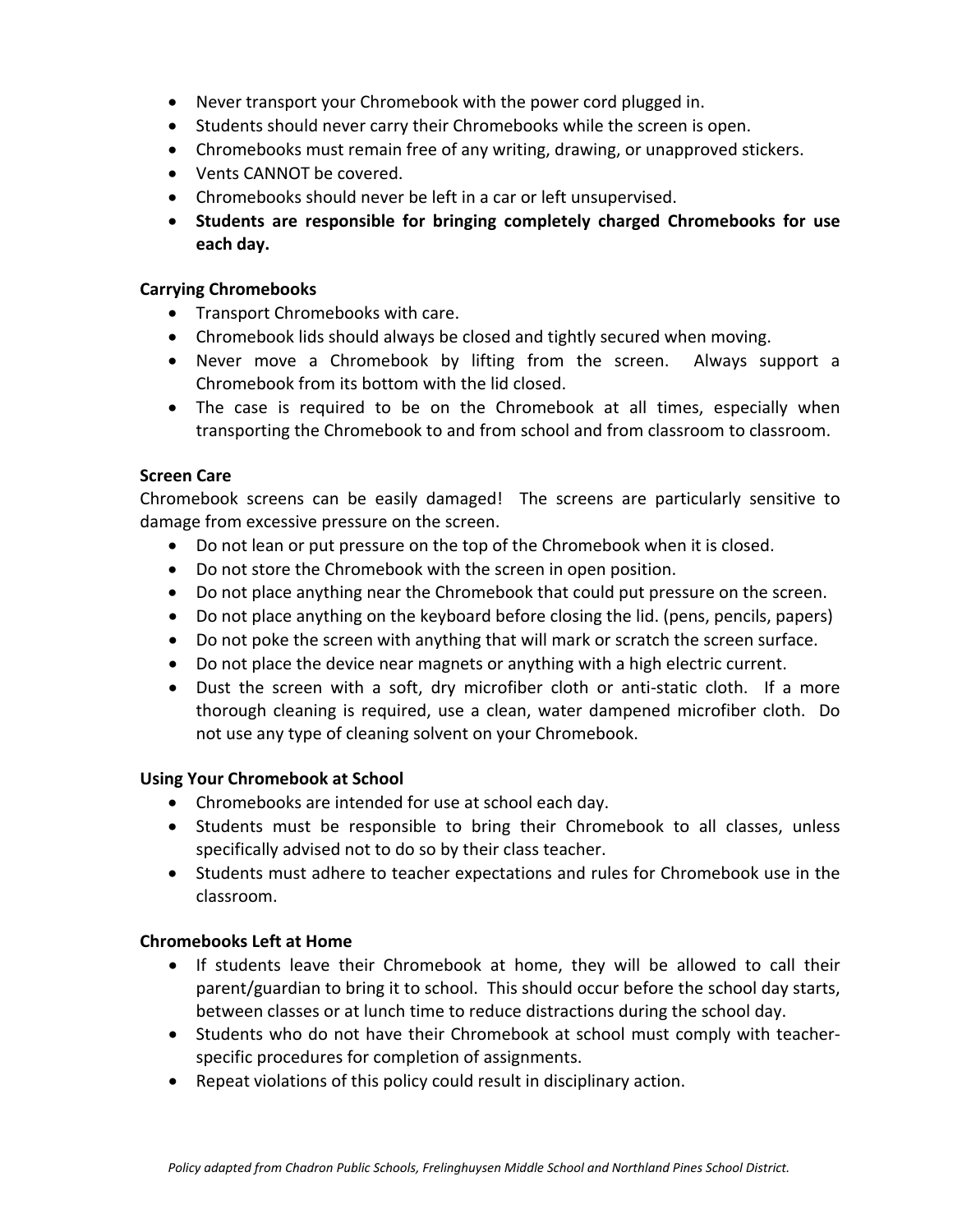### **Chromebooks Needing Repair**

- Chromebooks needing repair will need to be taken to the office to have a support ticket created.
- Students and families should never attempt to fix a broken Chromebook nor should they have anyone else attempt to fix their Chromebook. This will void the warranty and negate the purchased insurance.
- Loaner Chromebooks may be issued if available to students when their Chromebook is out for repair.
- Students using loaner Chromebooks will be responsible for any damages incurred while in their possession. Additional fees may be assessed for damages to or loss of a loaner unit.

## **Charging Chromebooks**

- Chromebooks must be brought to school each day fully charged.
- Students need to charge their Chromebooks each evening.
- The classrooms are not equipped for Chromebook charging.

#### **Passwords and Background Images**

- Take care to protect your password. Do not share your password.
- Password resets can be requested by submitting a trouble ticket.
- Inappropriate media may not be used as a screensaver or background.
- Information/pictures referencing guns, weapons, pornographic materials, inappropriate language, alcohol, drug, or anything else deemed inappropriate by RRCA staff will result in disciplinary action.

## **Audio Restrictions**

- Sound must be muted at all times unless permission is obtained from the teacher for instructional purposes.
- Headphones may be used for educational purposes at the discretion of the teacher. Students should bring their own headphones/earbuds for personal use.

## **Printing from your Chromebook**

- RRCA is encouraging digital transfer of information by sharing and/or emailing papers, information, assignments etc.
- Printing on the RRCA network will be available after the roll out of Chromebooks is completed each year. Students will be given information and instructions on printing with their Chromebook at school.
- Students may also print in the computer lab or library by using a flash drive if needed.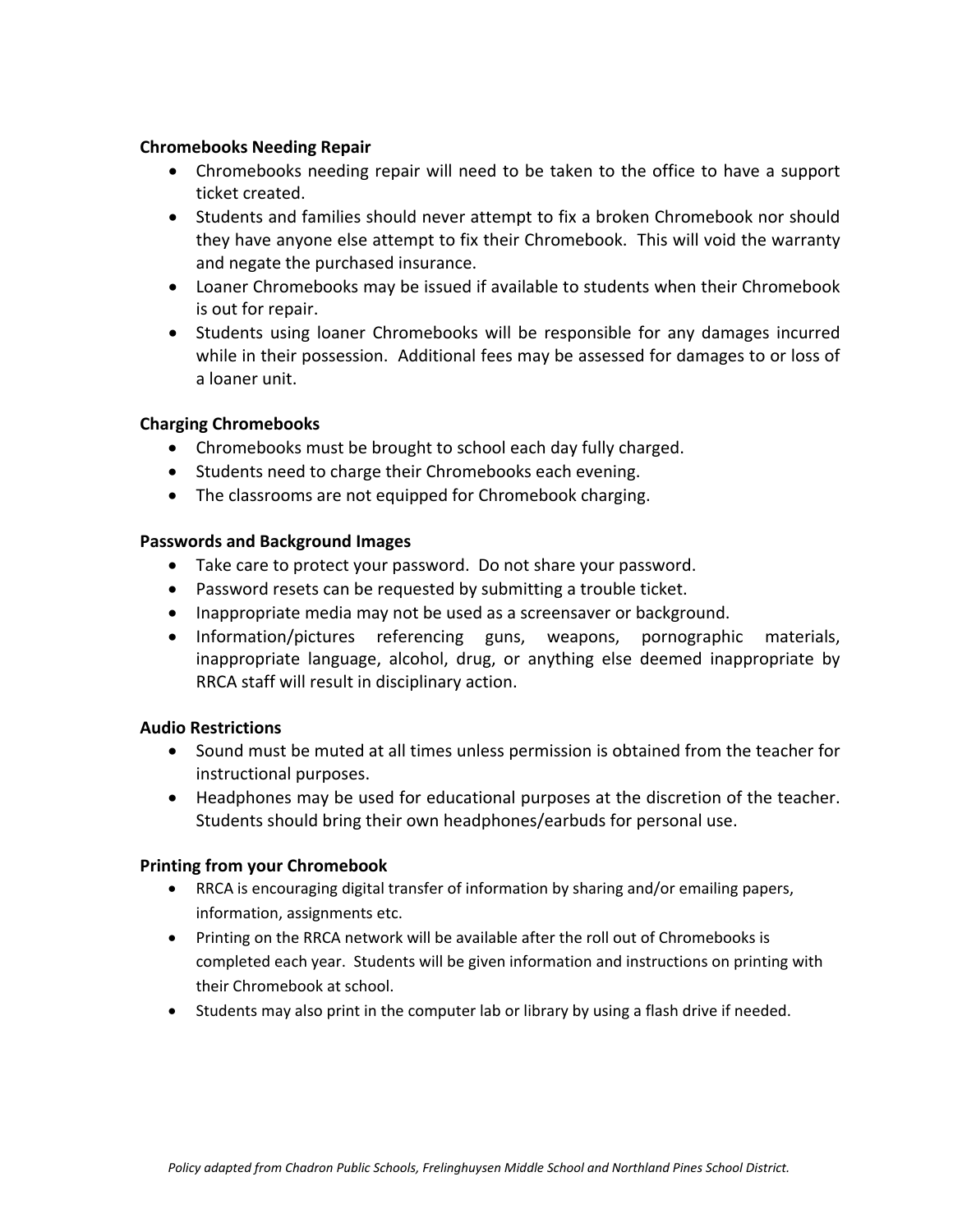## **Account Access**

- **Students will only be able to login using their**  $*$  **@rrcastudents.com account.**
- To ensure the safety of your Google account, students must log out of their Chromebook when it is not in use. Students should also log out of their Google account on other devices when not in use.
- Students should not be in guest mode or you will not be able to access your Chrome extensions or apps.
- Account login information can be supplied to a student by the staff. The staff can do this directly or the student can request login information using the help desk system.

## **At Home Use and Internet Access**

- The use of Chromebooks at home is encouraged.
- Chromebook care at home is as important as in school. Please refer to the care section.
- Transport your Chromebook in the case provided at all times.
- Students are allowed to set up access to home wireless networks on their Chromebooks. This will assist students with the ability to access and retrieve educational content used in classes and/or complete assignments with the Chromebook successfully.
- Student mays also set up home printing capabilities for their Chromebook. This will require a wireless printer and proper settings on the Chromebook using Google Cloud Print.

# **Managing and Saving Digital Work with a Chromebook**

- Google Apps for Education is a suite of products which includes Gmail, calendar, sites, word processing, presentations, drawings, spreadsheets, forms, etc. that allows students to create different types of online documents, collaborate in real time with other people, and store documents, as well as other files, in the cloud.
- With a wireless Internet connection, you can access your documents and files from any Chromebook or device, anywhere, at any time.
- All items will be stored online in the Google Cloud environment.
- Please note that the school will not back up your data for you. It is the student's responsibility to ensure that their work is backed up and therefore not lost due to mechanical failure or accidental deletion.
- Prior to leaving the school, or graduating, students that want to save any work need to use Google Takeout to transfer any work to their personal Gmail account.
- Since all of the student's work will be saved to Google Drive, Chromebook malfunctions are not an acceptable excuse for not submitting work.

# **Operating System of Your Chromebook**

Chromebooks run a modified version of the Chrome browser. It connects to web resources, apps, and extensions provided on the internet. **It does not run Microsoft/Windows application software or Mac application software.**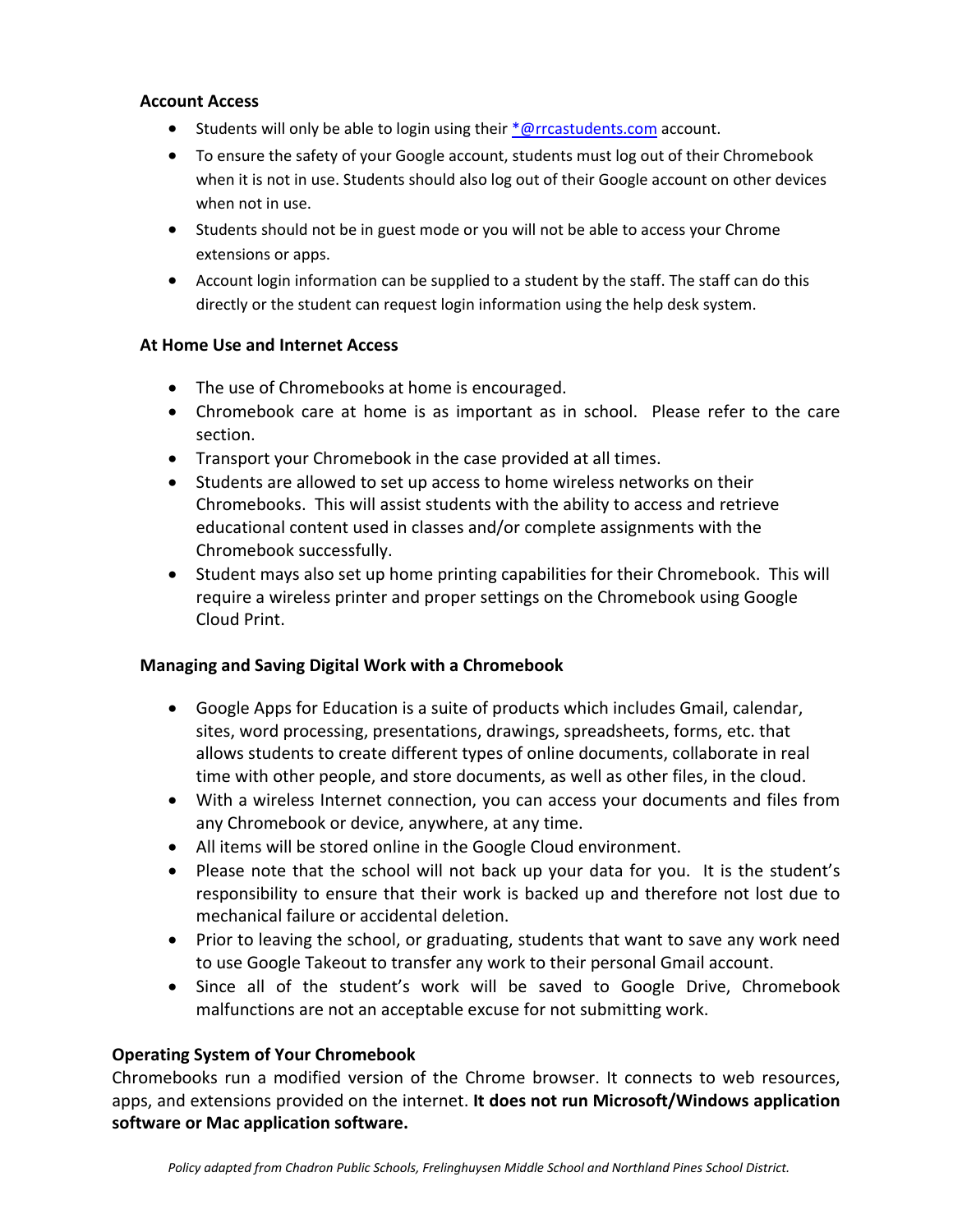## **Updating your Chromebook**

 When a Chromebook starts up, it updates itself automatically, so it has the most recent version of the Chrome operation system.

## **Virus Protection & Additional Software**

- The Chromebook is built with layers of protection against malware and security attacks.
- Files are stored in the cloud, so there's no need to worry about lost homework.

## **Acceptable Use Guidelines**

 The school's Acceptable Use Policy applies to all student use of Chromebook devices.

## **Google Apps for Education Account**

Google Apps for Education accounts (including Gmail) will be given to all high school students in the private RRCA Google Apps for Education domain. The only identifiable information provided to Google will be the student's name and the school provided email address. This is necessary to permit students with access to a Chromebook and additionally give students the ability to participate in communication with peers and staff for educational use.

## **Consequences**

- The student, in whose name a system account and/or Chromebook hardware is issued, will be responsible at all times for its appropriate use.
- Non-compliance with the policies of this document will result in disciplinary action.
- Electronic mail, network usage, and all stored files shall not be considered confidential and may be monitored at any time by designated school staff to ensure the appropriate use.

# **Protecting and Storing Your Chromebook**

# **Chromebook Identification**

Student Chromebooks will be labeled in the manner specified by the school. Chromebooks can be identified in several ways:

- Record of school asset tag and serial number
- Individual user account name and password
- MAC address of the Chromebook

## **Account Security**

• Students are required to use their \*@rrcastudents.com domain user ID and password to protect their accounts and are required to keep that password confidential.

## **Storing Your Chromebook**

- Use of the case is encouraged to prevent damage.
- Nothing should be placed on top of the Chromebook.